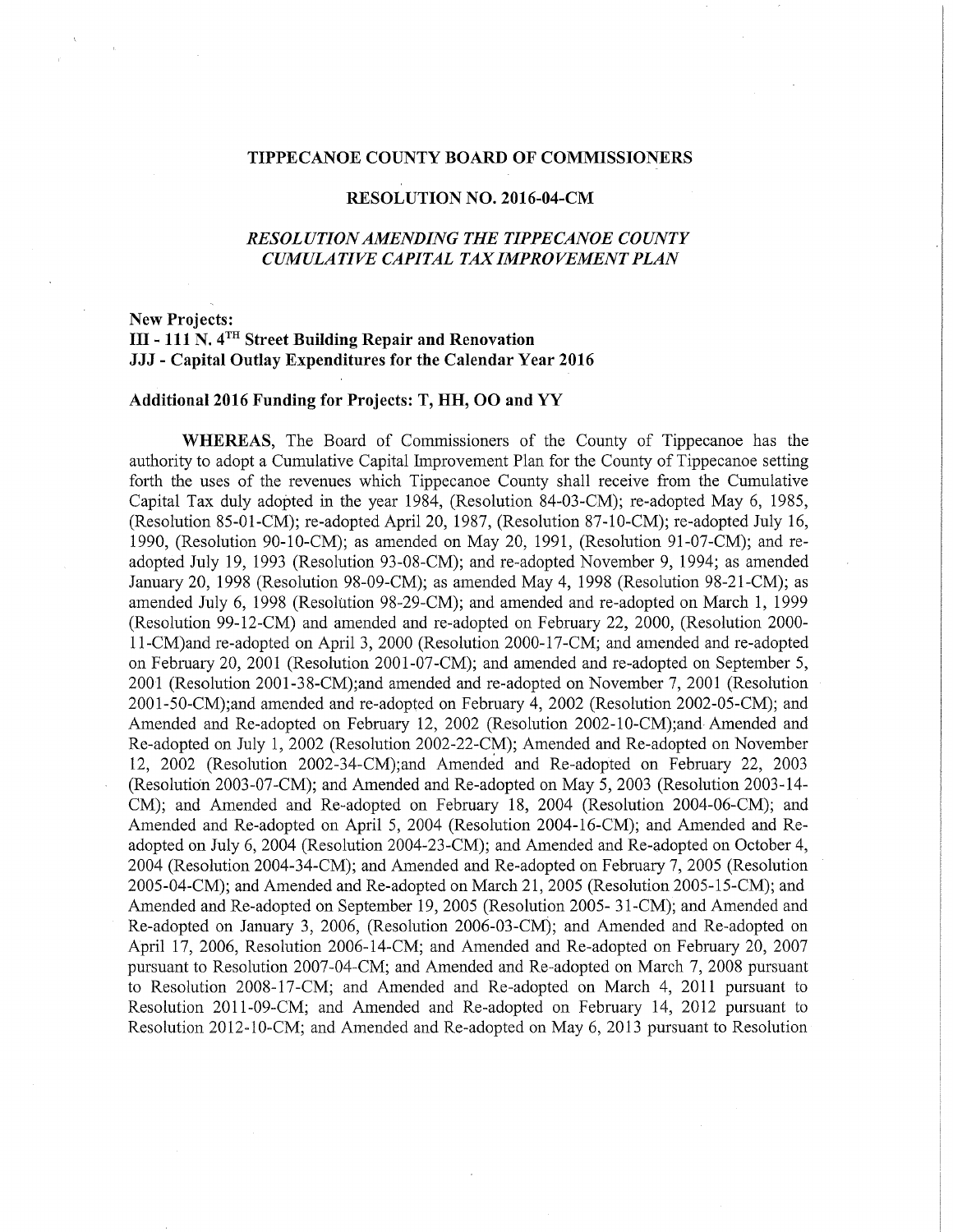2013—15-CM; and Amended and Re-adopted on February 3, 2014 pursuant to Resolution 2014— 06—CM; and Amended and Re~adopted on January 5, 2015, pursuant to Resolution 2015-05—CM.

WHEREAS, the Board of Commissioners desires to amend the Cumulative Capital Tax Improvement Plan to add <sup>a</sup> new Project III to provide funding from the Cumulative Capital Tax for repairs and renovations to County property at  $111$  N.  $4<sup>th</sup>$  Street, Lafayette, Indiana; and

WHEREAS, the Board of Commissioners desires to amend the Cumulative Capital Tax Improvement Plan to add <sup>a</sup> new Project III to provide funding from the Cumulative Capital Tax for departmental Capital Outlay Expenditures, and additional funding for prior projects for 2016; and '

WHEREAS, The Board of Commissioners desires to authorize additional funding in 2015 for existing Projects-YY - repairs, maintenance and improvements of County facilities, including Tippecanoe County Office Building, Courthouse, and 629 North Sixth Street; 00 copier leases; HH - Grant Contingency Funds; and T Capital Outlay - Information Services Computer Hardware & Software; and

NOW THEREFORE BE IT RESOLVED, that after due consideration The Board of Commissioners of the County of Tippecanoe hereby amends the Cumulative Capital Improvement Plan to add to the plan a New Project III - Repair and Renovation of 111 N.  $4<sup>th</sup>$ Street, reading as follows:

# PROJECT-III - REPAIR AND RENOVATION OF 111 N. 4TH STREET

 1. Identification and General Description: The Board of Commissioners of Tippecanoe County has determined the need to renovate and repair the property at <sup>111</sup> N. 4th Street to make it suitable for use as office space for Tippecanoe County government functions.

2. Estimated Total Project Cost: The total project cost will be approximately \$370,000.

3. Identification of All Sources of Funds for Project: All funds for the project will be expended from the Tippecanoe County Cumulative Capital Fund, the Economic Development Income Tax Fund, General Fund or <sup>a</sup> combination thereof.

4. Planning, Development and Construction Schedule of Project: This project is estimated to be completed in fiscal year 2016.

BE IT FURTHER RESOLVED, that after due consideration The Board of Commissioners of the County of Tippecanoe hereby amends the Cumulative Capital Improvement Plan to add to the plan <sup>a</sup> New Project JJJ - Capital Outlay Expenditures for the Calendar Year 2016, reading as follows:

 $\overline{2}$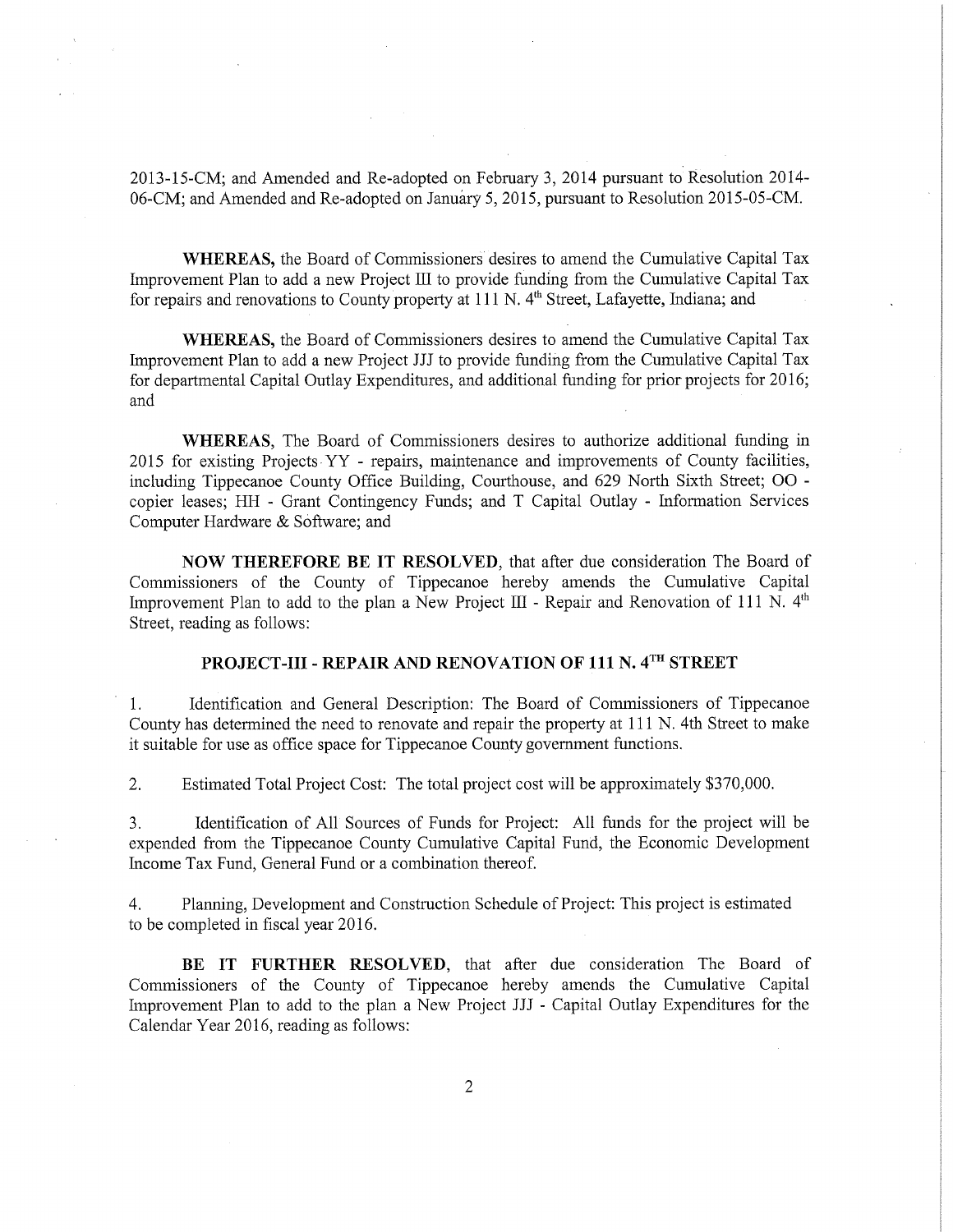# PROJECT-JJJ-CAPITAL OUTLAY EXPENDITURES FOR THE CALENDAR YEAR 2016

### 1. Identification and General Description.

The Board of Commissioners of Tippecanoe County and the Tippecanoe County Council have determined that it would be beneficial and cost efficient for the items of capital expenditures for the various departments and offices of Tippecanoe County set forth on Exhibit 1, attached hereto and made <sup>a</sup> part hereof, totaling \$733,020;

Only those items listed herein as itemized capital expenditures for the various offices and departments and as adopted in the budget as approved by the Tippecanoe County Council in the State of Indiana will be purchased by the Board of Commissioners of the County of Tippecanoe. No transfer from one account to another account will be made by the Board of Commissioners without the formal approval of the Tippecanoe County Council.

2. Estimated Total Project Cost: The estimated total costs for the project is \$733,020.

3. Identification of All Sources of Funds for Project.

All funds for the project will be expended from the Tippecanoe County Cumulative Capital Fund or General Fund or a combination of both.

BE IT FURTHER RESOLVED, that after due consideration, the Board of Commissioners hereby confirms its findings that the development and implementation of the following previously established Projects be and the same are hereby approved and that additional funding for each such Project be provided in the year 2016 in the following amounts:

| Name                                                                                        | Project Number  | Amount    |
|---------------------------------------------------------------------------------------------|-----------------|-----------|
| Copier Leases                                                                               | $\overline{O}O$ | \$150,000 |
| <b>Grant Contingency</b>                                                                    | HH              | 5,000     |
| Capital Outlay - Information<br>Services Computer Hardware &<br>Software                    | T               | 202,101   |
| Annual Building Repair $\&$<br>Maintenance Funds: TCOB,<br>Courthouse & 629 N. $6th$ Street | YY              | 300,000   |

BE IT FURTHER RESOLVED that the ongoing and completed projects comprising the Cumulative Capital Improvement Plan as so amended be summarized as follows:

3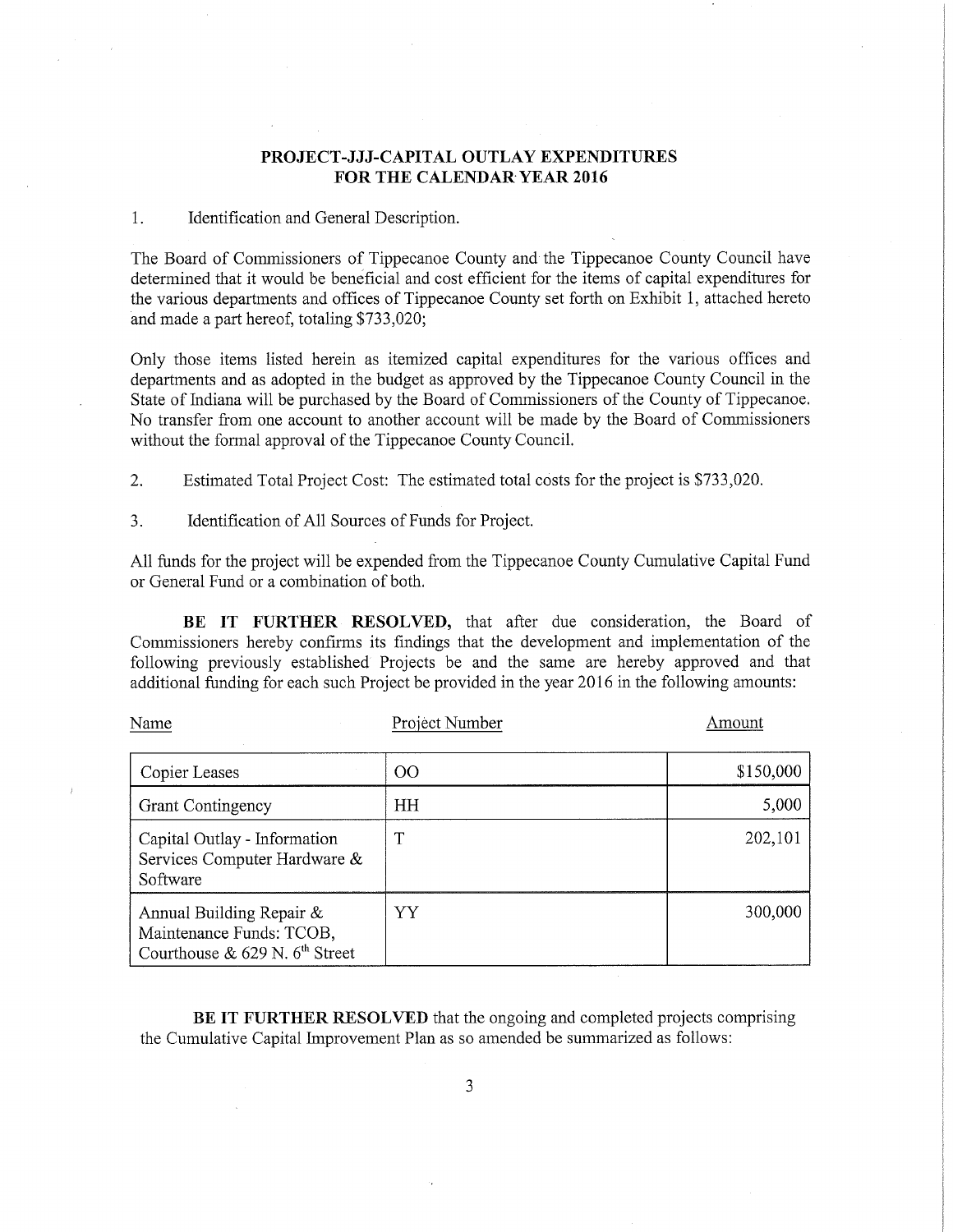#### **SUMMARY**

PROJECT A - COUNTY EXTENSION BUILDING

PROJECT B - TIPPECANOE VILLA

PROJECT C - COURT HOUSE RESTORATION

PROJECT D - FAIRGROUND IMPROVEMENTS

PROJECT E - TIPPECANOE COUNTY OFFICE BUILDING RENOVATION

PROJECT F - 629 OFFICE BUILDING

PROJECT G - BUILDING AND MAINTENANCE FUNDS FOR 1998

PROJECT H - CAPITAL OUTLAY EXPENDITURES FOR 1998

PROJECT I - EMERGENCY MANAGEMENT CAPITAL EXPENDITURES

PROJECT J - COMMUNITY CORRECTIONS WORK RELEASE FACILITY

PROJECT K - CAPITAL OUTLAY EXPENDITURES FOR 1999

PROJECT L - TIPPECANOE COUNTY SHERIFF'S DEPARTMENT VEHICLE ACQUISITIONS

PROJECT M -CAPITAL OUTLAY EXPENDITURES FOR 2000

PROJECT N - BUILDING AND MAINTENANCE FUNDS FOR 2000

PROJECT O -CORONER'S MORGUE FACILITIES

PROJECT P -TIPPECANOE SUPERIOR COURT NO. 6

PROJECT Q - JAIL ADDITION FEASIBILITY STUDY

PROJECT R — BUILDING AND MAINTENANCE FUNDS FOR 2001

PROJECT S - CAPITAL OUTLAY EXPENDITURES FOR 2001

PROJECT T - CAPITAL OUTLAY FOR INFORMATION SERVICES COMPUTER AND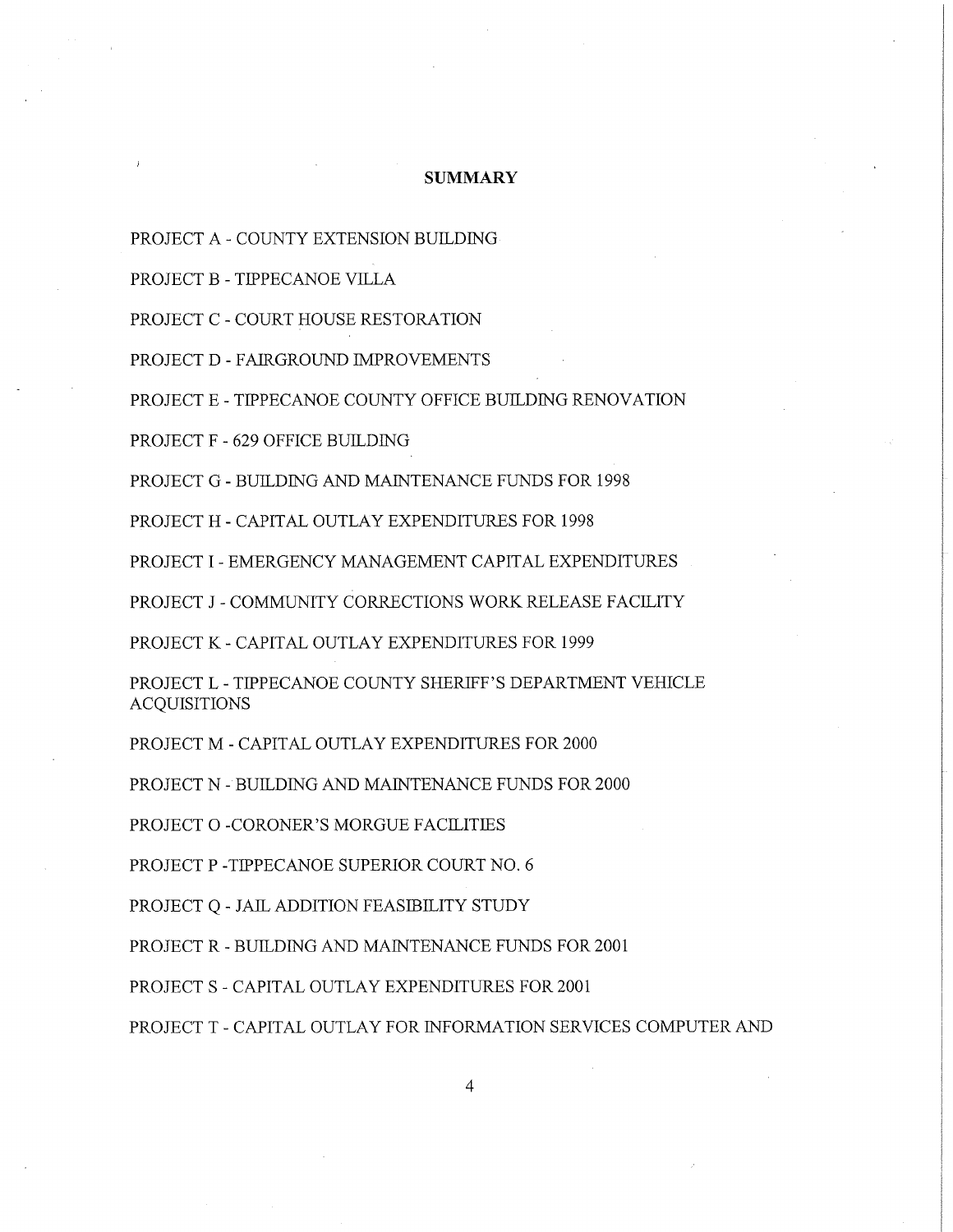HARDWARE AND SOFTWARE

PROJECT U - PARKING GARAGE MAINTENANCE FUNDS

PROJECT V - COURTHOUSE SECURITY CAPITAL EXPENDITURES

PROJECT W - VOTING MACHINES

PROJECT X - CAPITAL OUTLAY EXPENDITURES FOR 2002

PROJECT AA - BUILDING AND MAINTENANCE FUNDS FOR 2002

PROJECT BB - NEW FILING SYSTEM FOR SUPERIOR COURT 5

PROJECT CC - REMODELING AND FURNISHING OF OFFICES IN TCOB AND 629 BUILDING

PROJECT DD — 779 CORDALE ROAD SHERIFF'S STORAGE FACILITY

PROJECT EE — REPAIR AND REPLACEMENT OF TCOB AND COURTHOUSE AIR CONDITIONING EQUIPMENT

PROJECT FF - REPAIR AND REPLACEMENT OF TIPPECANOE SUPERIOR COURT IV SOUND RECORDING SYSTEM

PROJECT GG — CAPITAL OUTLAY EXPENDITURES FOR CALENDAR YEAR 2003

PROJECT HH - GRANT CONTINGENCY FUND;

PROJECT II - SPECIAL REPAIR, MAINTENANCE AND CONSTRUCTION OF INTERIOR IMPROVEMENTS IN COUNTY BUILDINGS

PROJECT JJ - MITS SYSTEM HARDWARE ACQUISITION, ADMINISTRATION AND OPERATION.

PROJECT KK - 2003 TCOB, COURTHOUSE AND 629 BUILDING - BUILDING AND MAINTENANCE FUNDS

PROJECT LL — CLERKS MAILROOM EQUIPMENT

PROJECT MM - LEONA BRIER ENVIRONMENTAL EDUCATION CENTER ROOF REPLACEMENT

5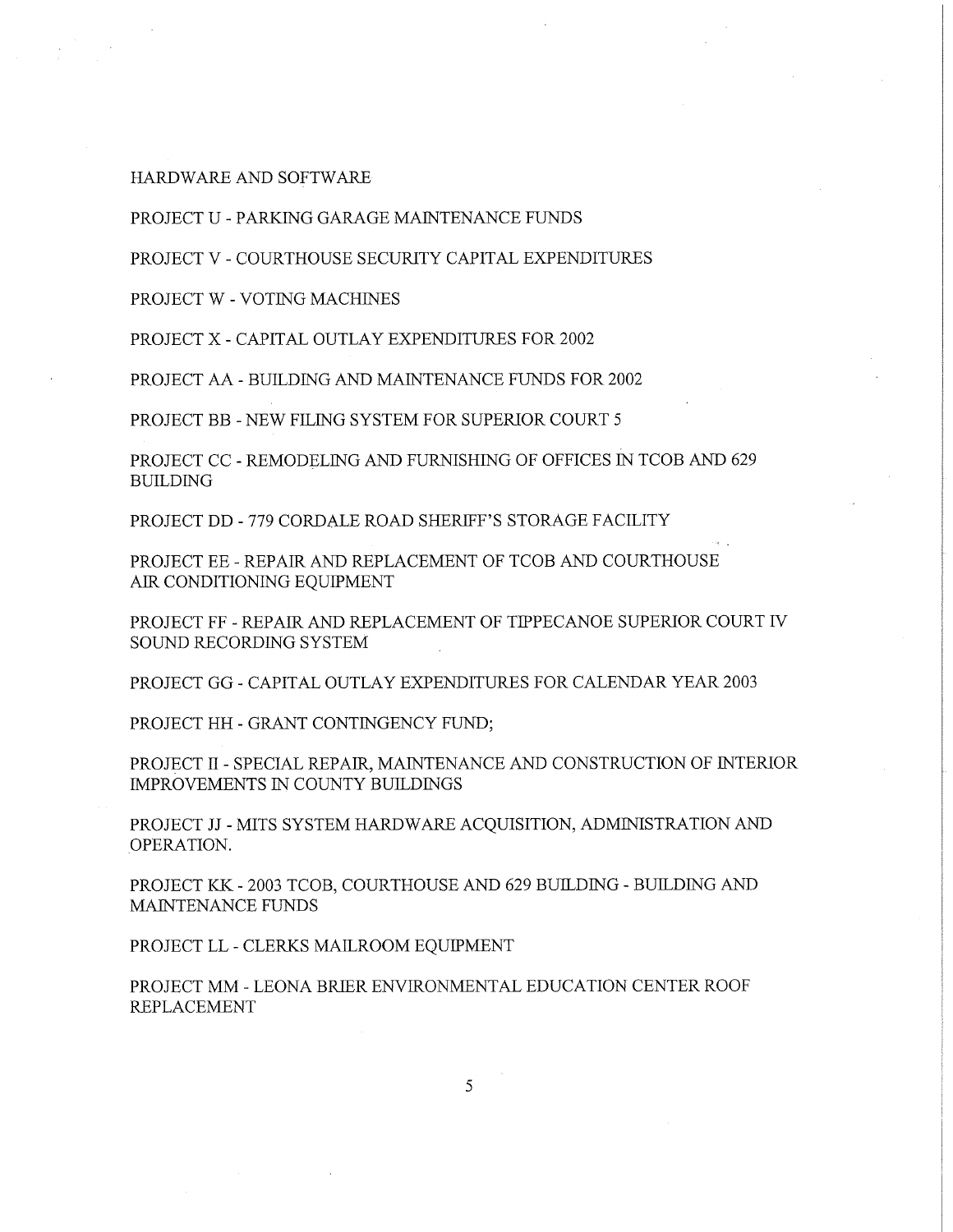PROJECT NN - FIRING RANGE

PROJECT 00 <sup>~</sup> COPIER LEASES

PROJECT PP — CAPITAL OUTLAY EXPENDITURES FOR CALENDAR YEAR 2004

PROJECT QQ - CAPITAL OUTLAY EXPENDITURES FOR CALENDAR YEAR 2005

PROJECT RR <sup>~</sup> ROSS CAMP CLASSROOM ROOF

PROJECT SS - COUNTY WEBSITE PROJECT

PROJECT TT — COMPUTER NETWORK INFRASTRUCTURE WIRING PROJECT

PROJECT UU - TIPPECANOE COUNTY JAIL HVAC REPAIRS

PROJECT VV - ANNUAL MAINTENANCE OF EMERGENCY MANAGEMENT EQUIPMENT

PROJECT WW - CAPITAL OUTLAY EXPENDITURES FOR CALENDAR YEAR 2006

PROJECT XX <sup>~</sup> CAPITAL OUTLAY EXPENDITURES FOR CALENDAR YEAR 2007

PROJECT YY - ANNUAL TCOB, COURTHOUSE AND 629 BUILDING - BUILDING AND MAINTENANCE FUNDS

PROJECT AAA - CAPITAL OUTLAY EXPENDITURES FOR CALENDAR YEAR 2008 PROJECT BBB - CAPITAL OUTLAY EXPENDITURES FOR CALENDAR YEAR 2009 PROJECT CCC — CAPITAL OUTLAY EXPENDITURES FOR CALENDAR YEAR 2010 PROJECT DDD - CAPITAL OUTLAY EXPENDITURES FOR CALENDAR YEAR 2011 PROJECT EEE - CAPITAL OUTLAY EXPENDITURES FOR CALENDAR YEAR 2012 PROJECT FFF — CAPITAL OUTLAY EXPENDITURES FOR CALENDAR YEAR 2013 PROJECT GGG — CAPITAL OUTLAY EXPENDITURES FOR CALENDAR YEAR 2014 PROJECT IIHH - CAPITAL OUTLAY EXPENDITURES FOR CALENDAR YEAR 2015 PROJECT III - REPAIR AND RENOVATION OF 111 N. 4TH STREET

6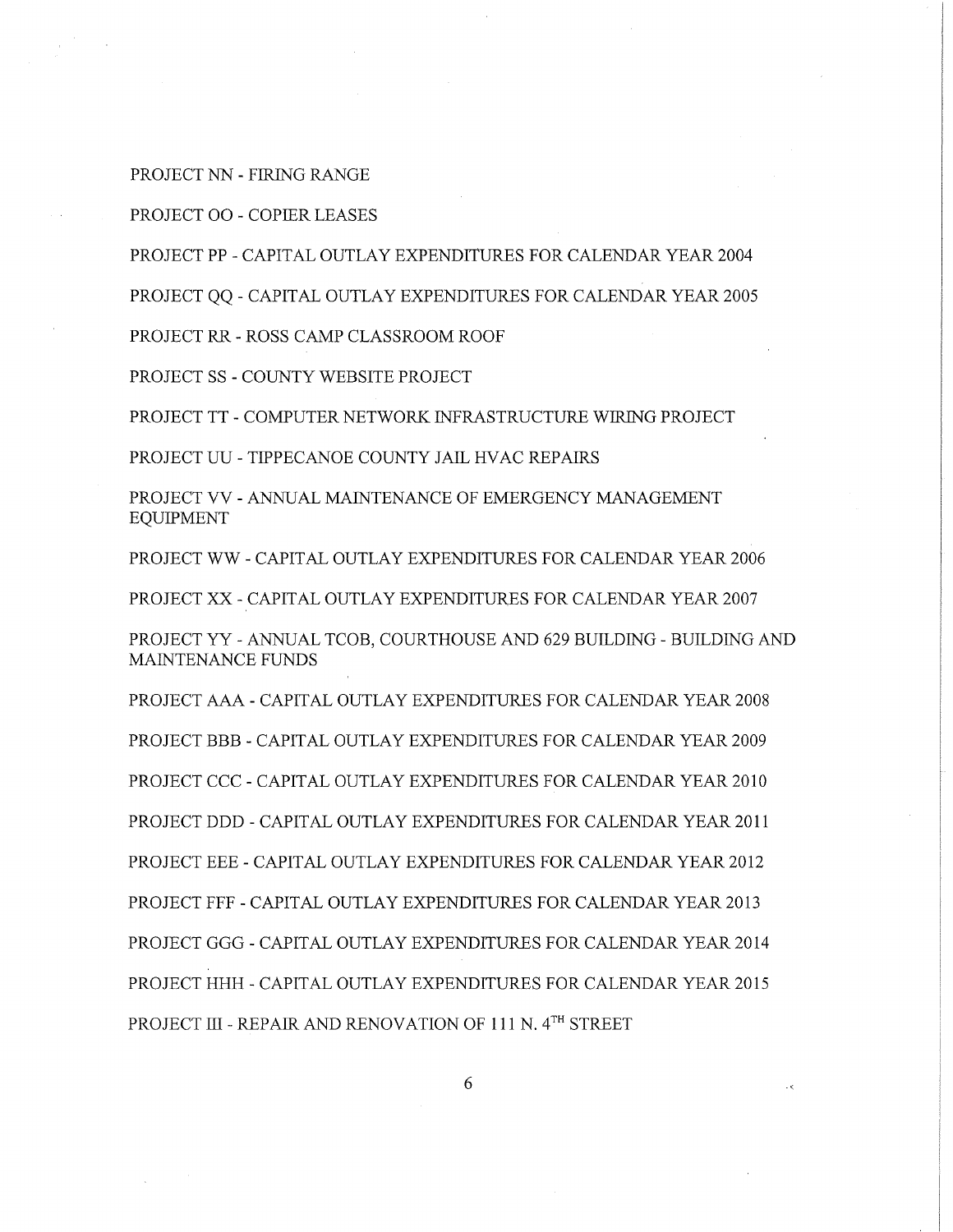PROJECT JJJ - CAPITAL OUTLAY EXPENDITURES FOR CALENDAR YEAR 2016.

Presented to the Board of Commissioners of Tippecanoe County, Indiana, and adopted this  $\frac{\mathcal{A}^{\mu\nu}}{2}$  day of  $\mathcal{A}^{\mu\nu}$  (2016.

BOARD OF COMMISSIONERS OF TIPPECANOE COUNTY

Tracy Brown

Thomas Murtaugh

David Byers

ATTEST:

Robert Plantenga, Auditor of

Tippecanoe County